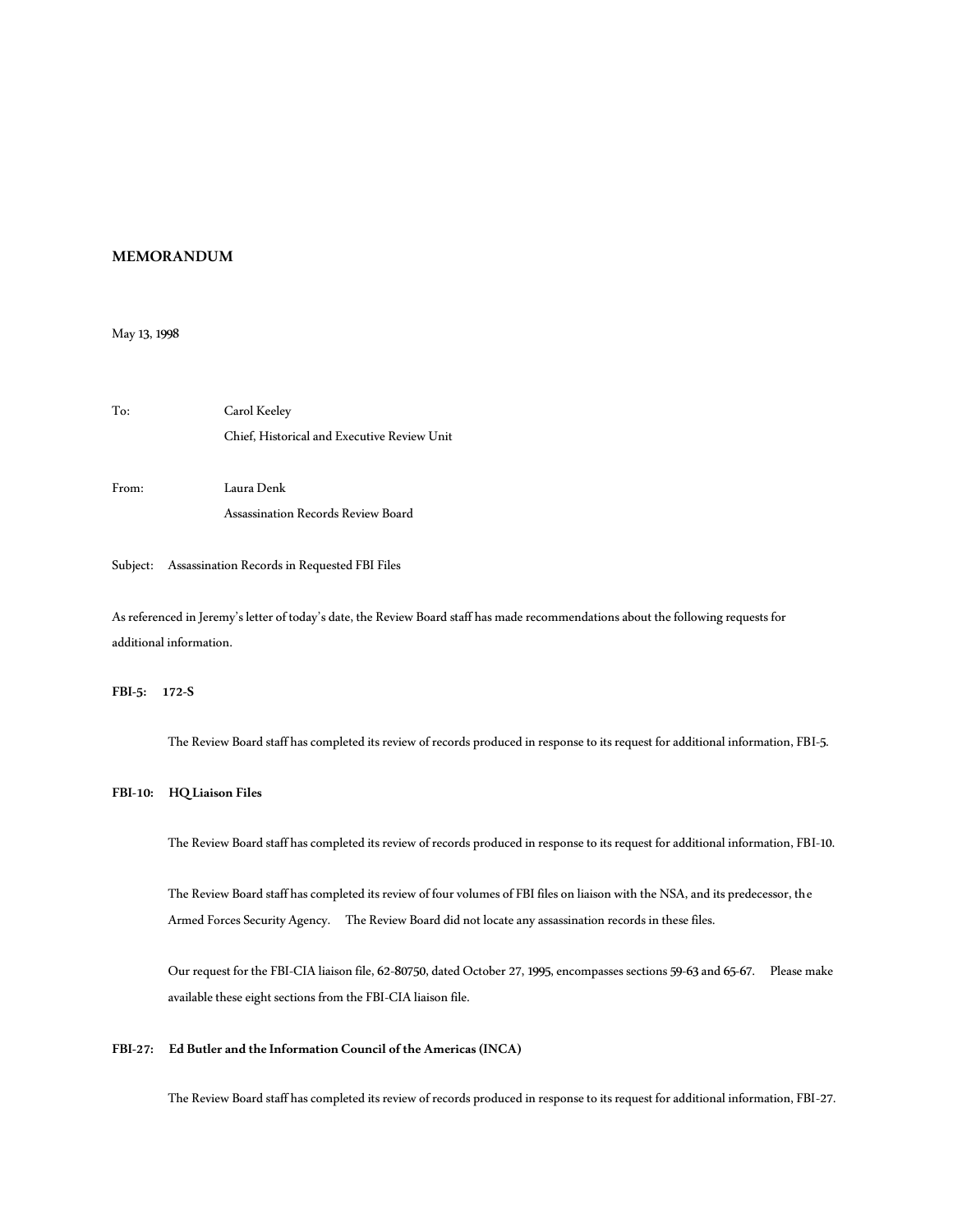The Review Board staff recommends that the following serials be processed under the JFK Act:

HQ 94-61181, serial 1

HQ 94-50771, serial 3

HQ 157-201360, serial 2

HQ 100-446997

serial 408 (cross reference; section 8) serial 409 (cross reference; section 8)

# **FBI-28: Sergio Arcacha-Smith, Antonio Veciana, and Bernardo de Torres**

The Review Board staff has completed its review of records produced in response to its request for additional information, FBI-28.

The Review Board staff recommends that the following serials be processed under the JFK Act:

MM 202-25

| serial 6            |
|---------------------|
| serial <sub>8</sub> |
| serial 9            |
| serial 10           |
| serial 11           |
| serial 16           |
|                     |

## SJ 65-514

| serial 64 |
|-----------|
| serial 67 |
| serial 69 |
| serial 70 |
| serial 82 |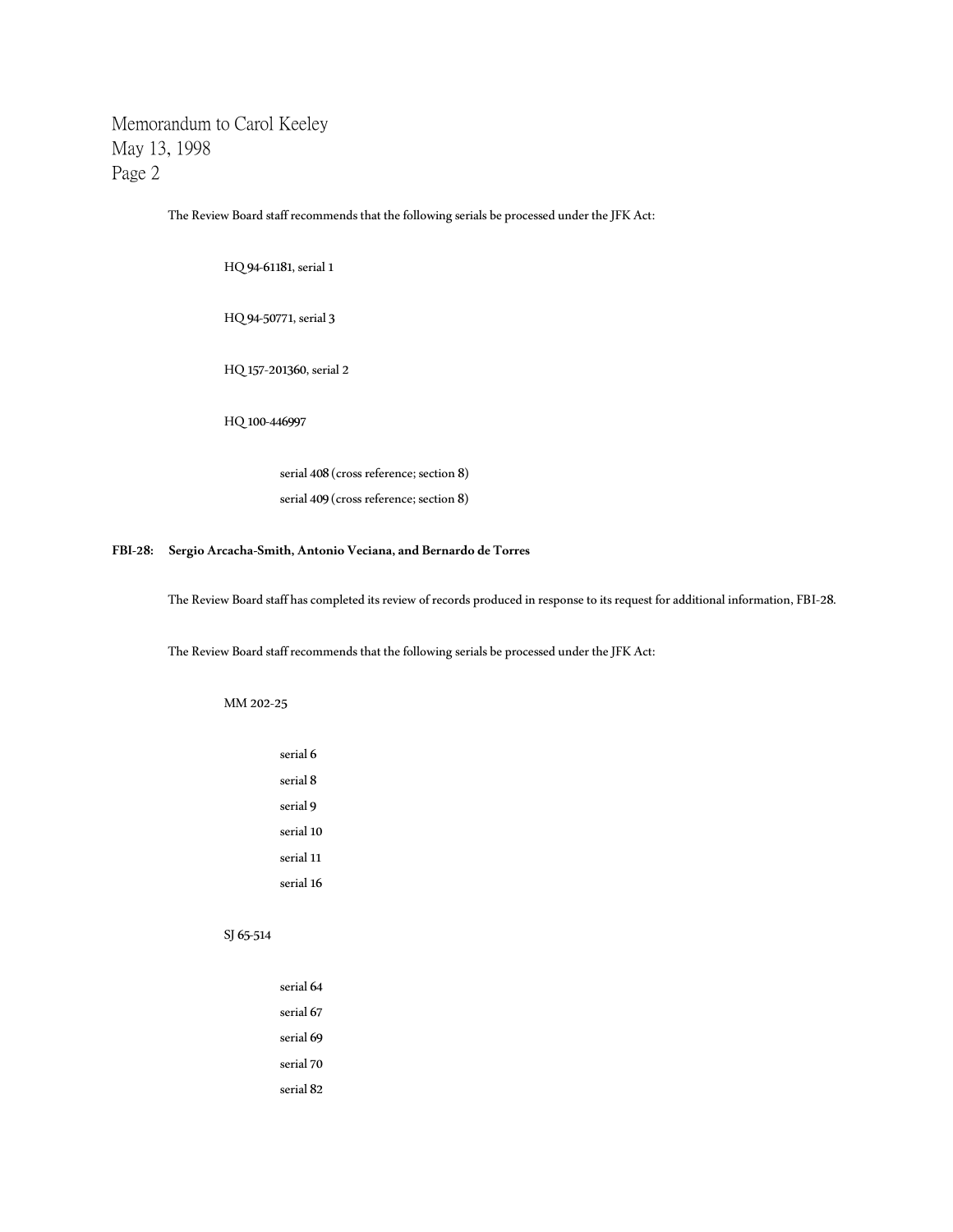| serial 117<br>serial 119<br>serial 121<br>serial 124<br>serial 135<br>serial 222<br>serial 226<br>serial 400<br>serial 448<br>serial 624<br>serial 682 | serial 83 |
|--------------------------------------------------------------------------------------------------------------------------------------------------------|-----------|
|                                                                                                                                                        |           |
|                                                                                                                                                        |           |
|                                                                                                                                                        |           |
|                                                                                                                                                        |           |
|                                                                                                                                                        |           |
|                                                                                                                                                        |           |
|                                                                                                                                                        |           |
|                                                                                                                                                        |           |
|                                                                                                                                                        |           |
|                                                                                                                                                        |           |
|                                                                                                                                                        |           |

#### SJ 105-6133

serial 131 serial 143 serial 345

# **FBI-29: "Cuban Intelligence Activities in the U.S." and "Cuban Situation"**

The Review Board staff has completed its review of more records produced in response to its request for additional information, FBI-29.

The Review Board staff recommends that the following documents be processed under the JFK Act:

NY 105-45672

serial 55 serial 58 serials 66-71 serials 76-77 serials 83-84

TP 105-1843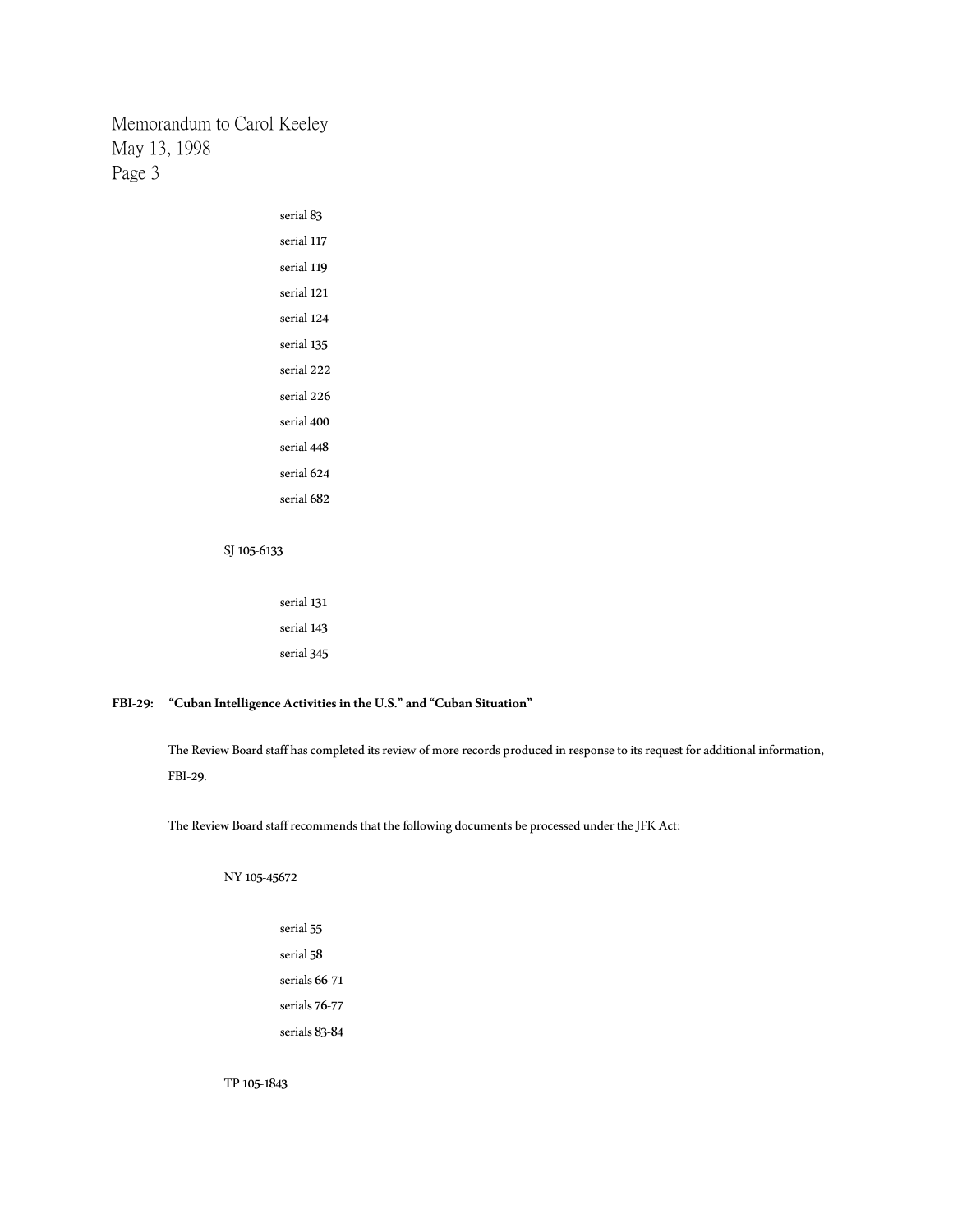> serials 103-105 serial 110

#### **FBI-30: Cuban Groups**

The Review Board staff has completed its review of more of the records produced in response to its request for additional information, FBI-30. A number of records responsive to FBI-30 are still "on locate."

The Review Board staff recommends that the following documents be processed under the JFK Act:

Files or serials still "ON LOCATE"

100-349319-2 (DRE HQ) 105-231511-31 (Alpha 66 HQ)

Headquarters files on the Directorio Revolutionario Estudiantil, or "DRE"

HQ 105-100081

2nd NR after 136 3rd NR after 136 8th NR after 136 9th NR after 136 2nd through 16th NR after 139, including 5A 2nd NR after 141 7th and 8th NR after 148

Headquarters files on Operation Alpha-66

HQ 105-112098

serial 312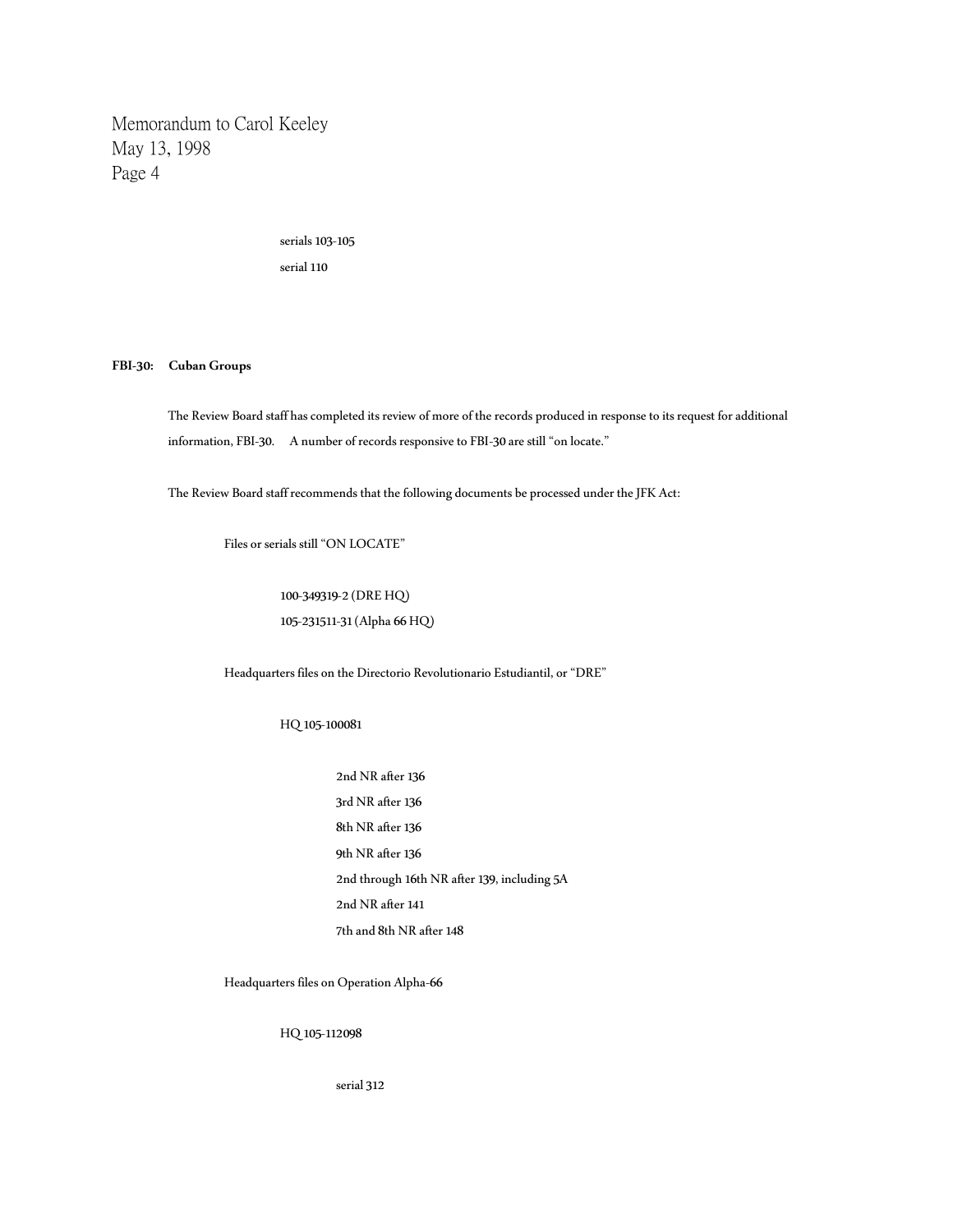> serial 313 serial 381 1st through 5th NRs after 456 1st through 3rd NRs after 454 1st and 2nd NRs after 453 serial 480 4th NR after 473 1st NR after 463 serial 527(-1) Field Office Files on Operation Alpha-66

# NY 105-32523

serial 890 serial 1015 serial 1016 serial 1022 serial 1050

Field Office Files on Segundo Frente Nacional de Escambray (the Second National Front of the Escambray) ("SFNE")

## MM 105-6243

serial 141 serials 151-152 serial 222 serial 227 serial 1076 serial 1080 serial 1087 serial 1089 serial 1148

Headquarters Files on Comandos-L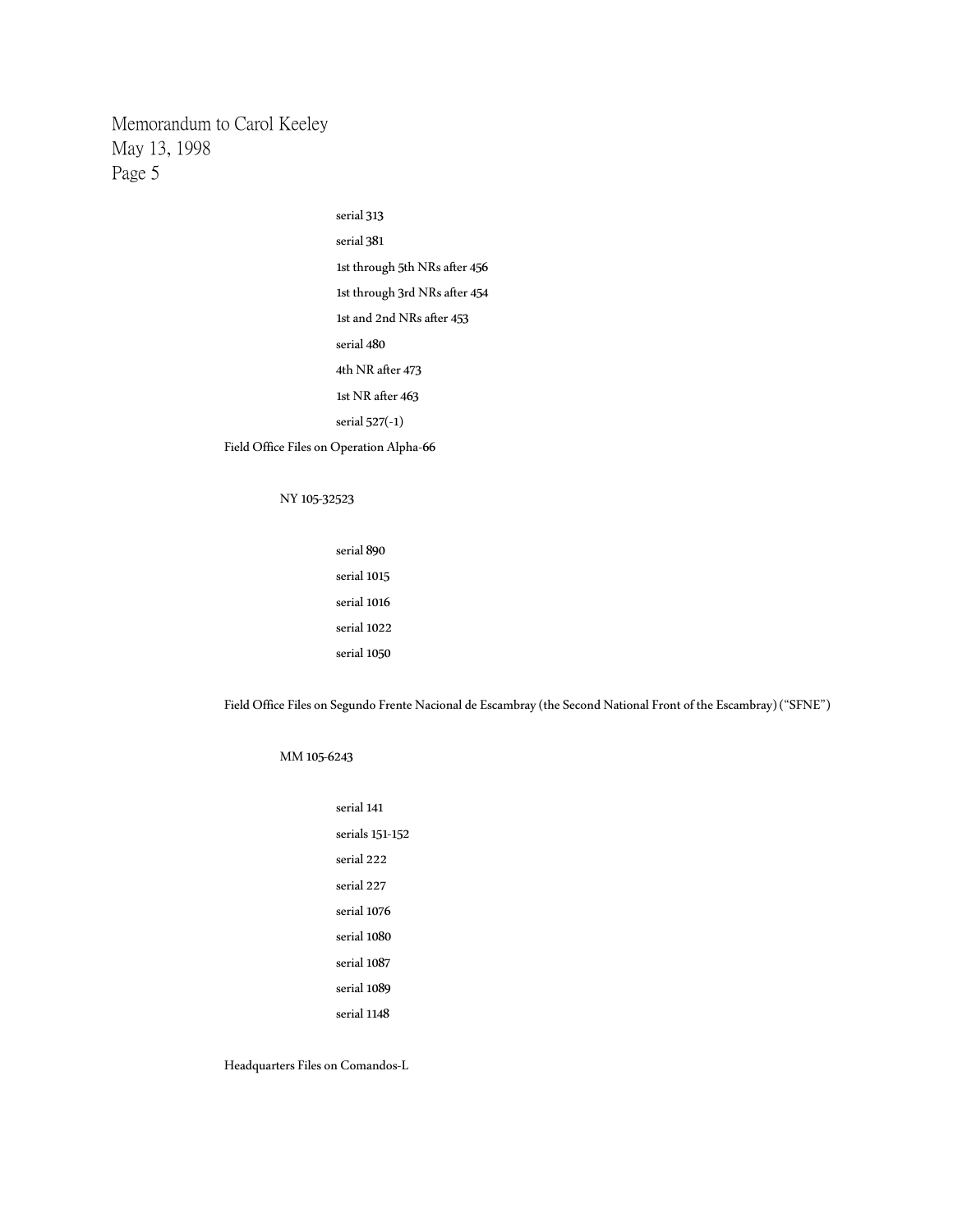HQ 109-584, serial 3774

## **FBI-33: Threats Against the Life of Fidel Castro**

The Review Board staff has completed its review of the records produced in response to its request for additional information, FBI-33

The Review Board staff recommends that the following documents be processed under the JFK Act:

HQ 62-31615

serial 1099 serial 1108

**FBI-34: Walker Files**

The Review Board staff has completed its review of more of the records produced in response to its request for additional information, FBI-34.

Our request also encompassed the "General Edwin Walker" file HQ 62-165494, section 3. Please provide this section for Review Board staff review.

The Review Board staff recommends that the following documents be processed under the JFK Act:

HQ 62-107261 (Minutemen)

serial 122 serial 126 serial 148 serial 197 serial 200 serial 201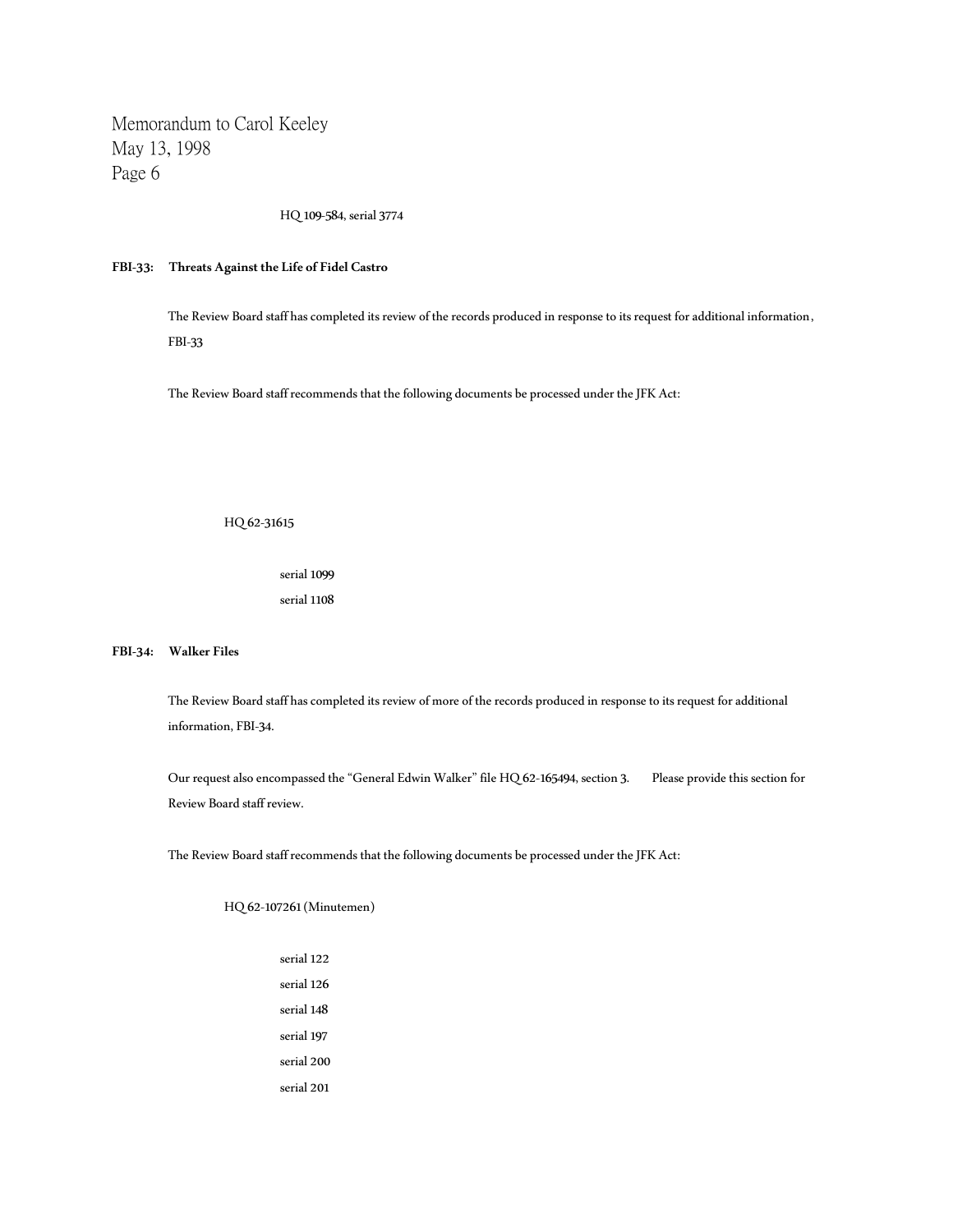| serial 202       |
|------------------|
| serial 211       |
| serial 230       |
| serial 235       |
| serial 238       |
| serial 240       |
| serial 246       |
| serial 249       |
| serial 265       |
| serial 294       |
| serial 295       |
| serial 296       |
| serial 299       |
| serial 300       |
| serial 301       |
| serial 317       |
| serial 347       |
| serial 352       |
| serial 356       |
| serial 359       |
| serial 384       |
| serial 385       |
| serial 386       |
| serial 388       |
| serial 389       |
| serial 417       |
| 2nd NR after 425 |
| serial 435       |
| serial 438       |
| 1st NR after 439 |
| 2nd NR after 439 |
| serial 441       |
| serial 445       |
| serial 456       |
| serial 459       |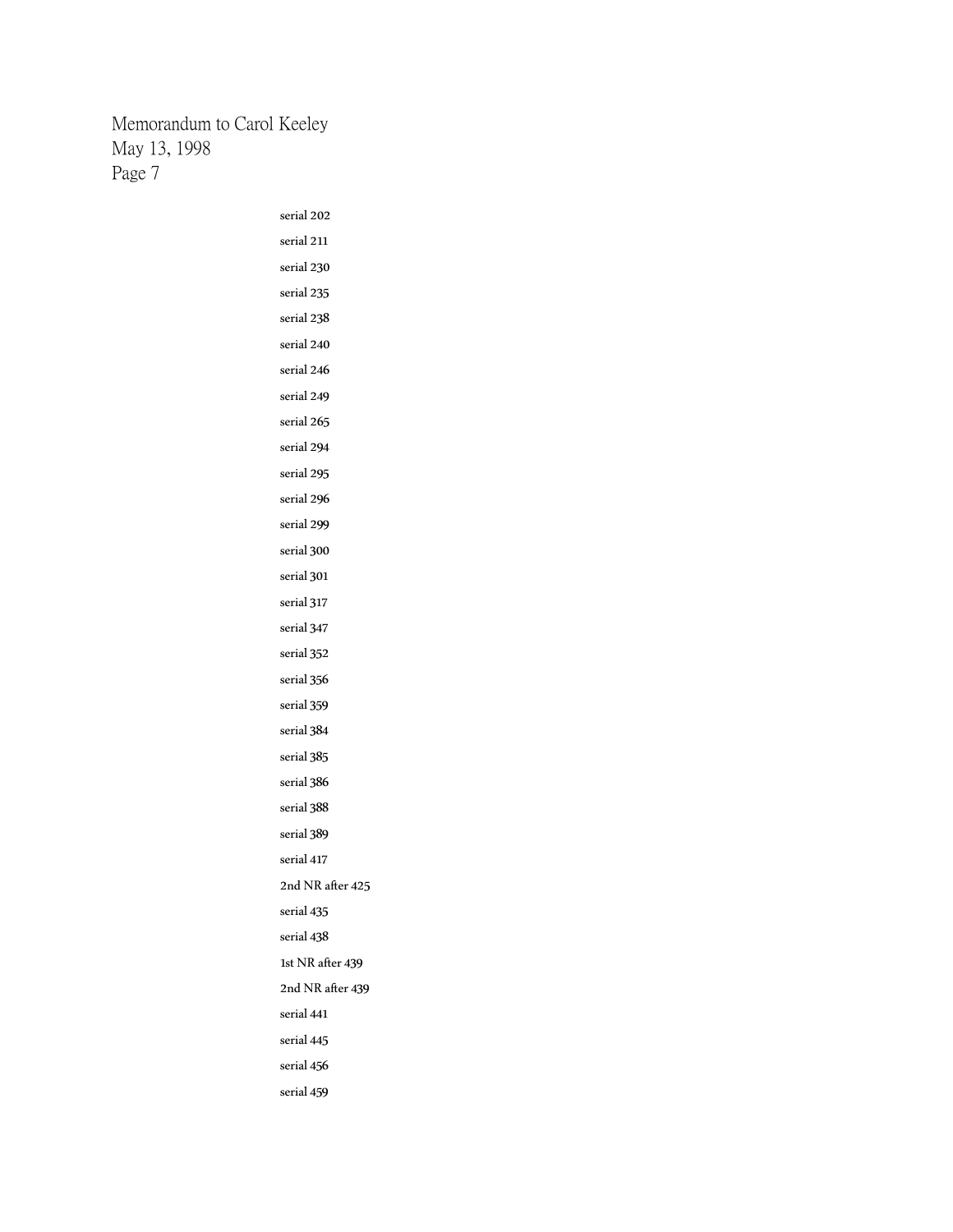> 1st NR after 459 3rd NR after 459 serial 460 serial 462 serial 467 serial 468 serial 470 serial 474 serial 503 serial 507 serial 533 serial 624 serial 638 serial 640 serial 644 4th NR after 648 serial 662 serial 1326

#### **FBI-39: Dallas PCI**

Our request for information on FBI-39 encompasses two Dallas field office informant files that Review Board staff member, Marie Fagnant, has discussed with the FBI. Please make available these two Dallas field office informant files.

### **FBI-41: Edward Becker**

The Review Board staff has completed its review of the records produced in response to its request for additional information, FBI-41

The Review Board staff recommends that the following documents be processed under the JFK Act:

HQ 92-9927 (entire file already being processed as an HSCA subject)

LA 92-2675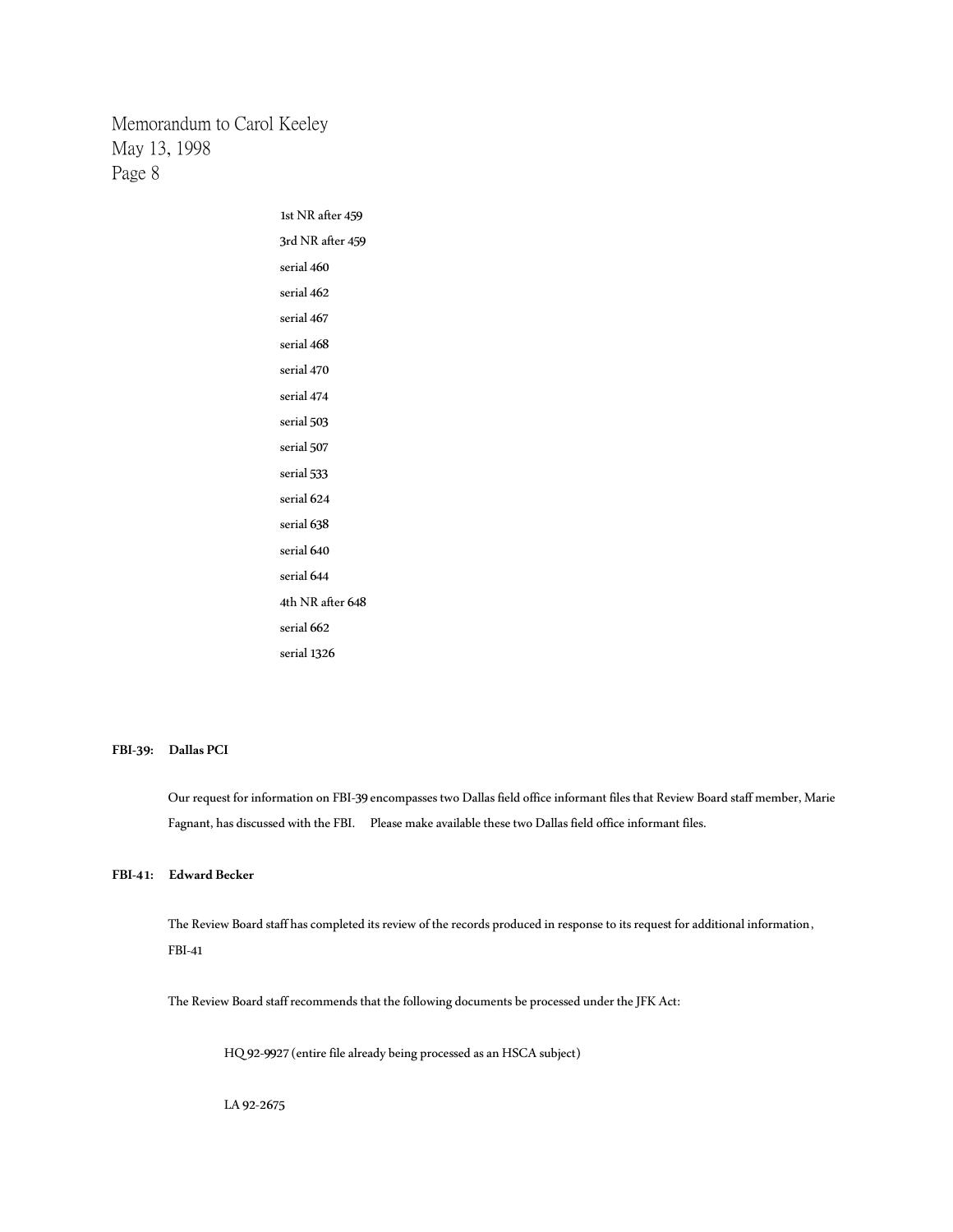## serial 1

serial 2

LA informant file for source that discredited Becker in 1967

5/11/67 Memorandum from SAC, Los Angeles to Director, FBI, regarding Marcello's alleged threat against President Kennedy, as reported by an author, Mr. Reid, in a book manuscript.

## **FBI-43: Joseph P. Kennedy**

The Review Board staff has completed its review of some of the records produced in response to its request for additional information, FBI-43.

The Review Board staff recommends that the following documents be processed under the JFK Act:

HQ 77-51387, serial 1992

HQ 9-41998

serial unknown -- a 2/64 or 3/64 letter to Joseph Kennedy containing a threat against his sons Robert and Edward.

HQ 9-48276

serials unknown -- threats to Joseph Kennedy regarding his son, Edward.

**FBI-47: Billie Sol Estes**

The Review Board staff has completed its review of some of the records produced in response to its request for additional information, FBI-47.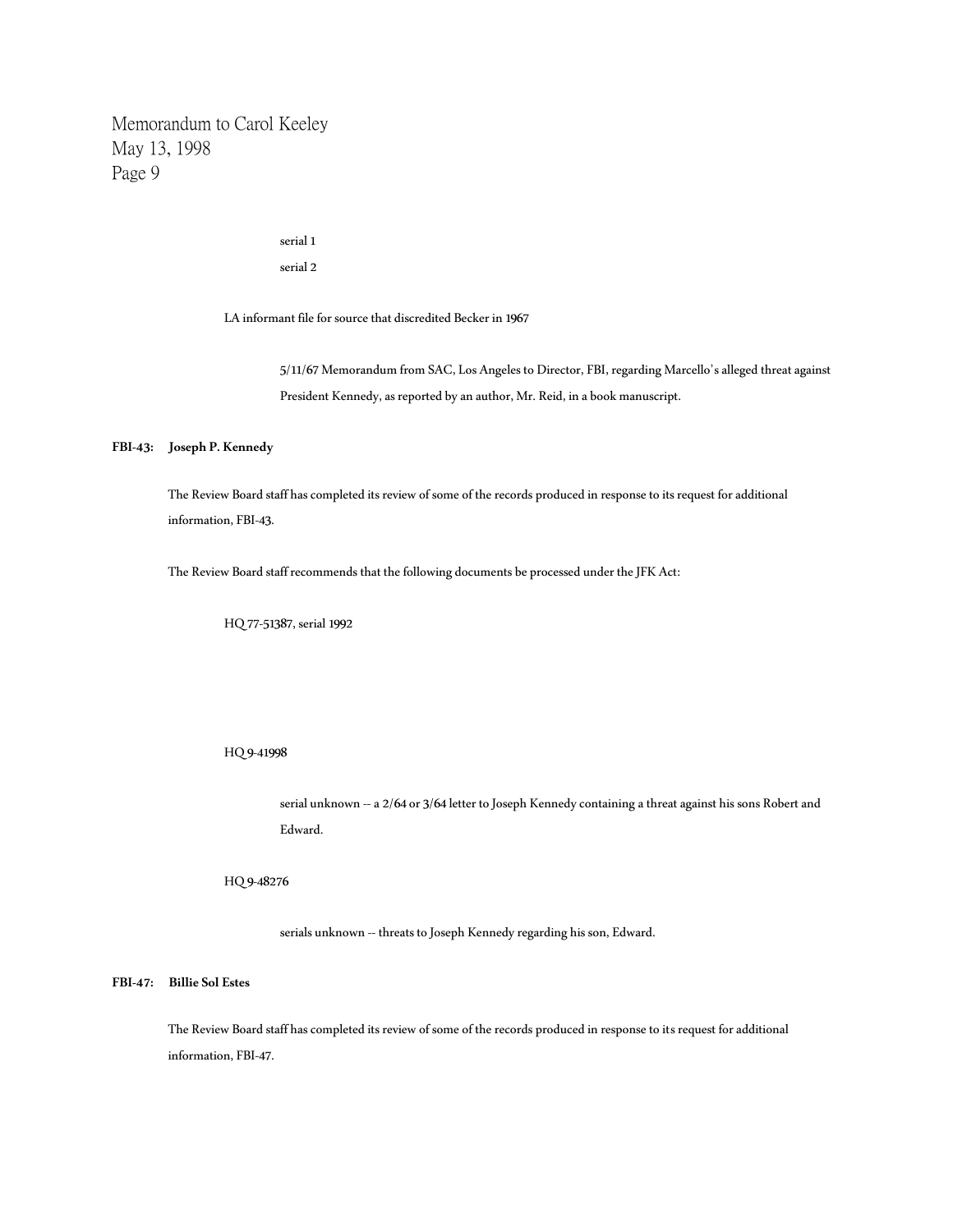The Review Board staff recommends that the following documents be processed under the JFK Act:

HQ 63-18878

serial 2X serial 2X1 serial 2X5 serial 4 serial 6 HQ 29-28704

> serial 19 serial 5327 serial 5487

#### **FBI-49: Director's Office Files**

The Review Board staff has completed its review of some of the records produced in response to its request for additional information, FBI-49.

Our request for the Director's Office Files encompasses the following sections of the following files: Criminal Division of DOJ, HQ 66-28280, section 23; National Security Council, HQ 62-85205, section 49; Executive Conference, HQ 66-2554, section 89. Please make available these three sections from the Director's Office files.

The FBI has informed Review Board staff that file HQ 66-2855-A has been destroyed. The FBI will need to provide documentation of the destruction to Review Board staff.

The Review Board staff recommends that the following documents be processed under the JFK Act:

HQ 62-116481 (Attorney General's Briefing)

serial 9

HQ 66-28280 (Criminal Division of DOJ)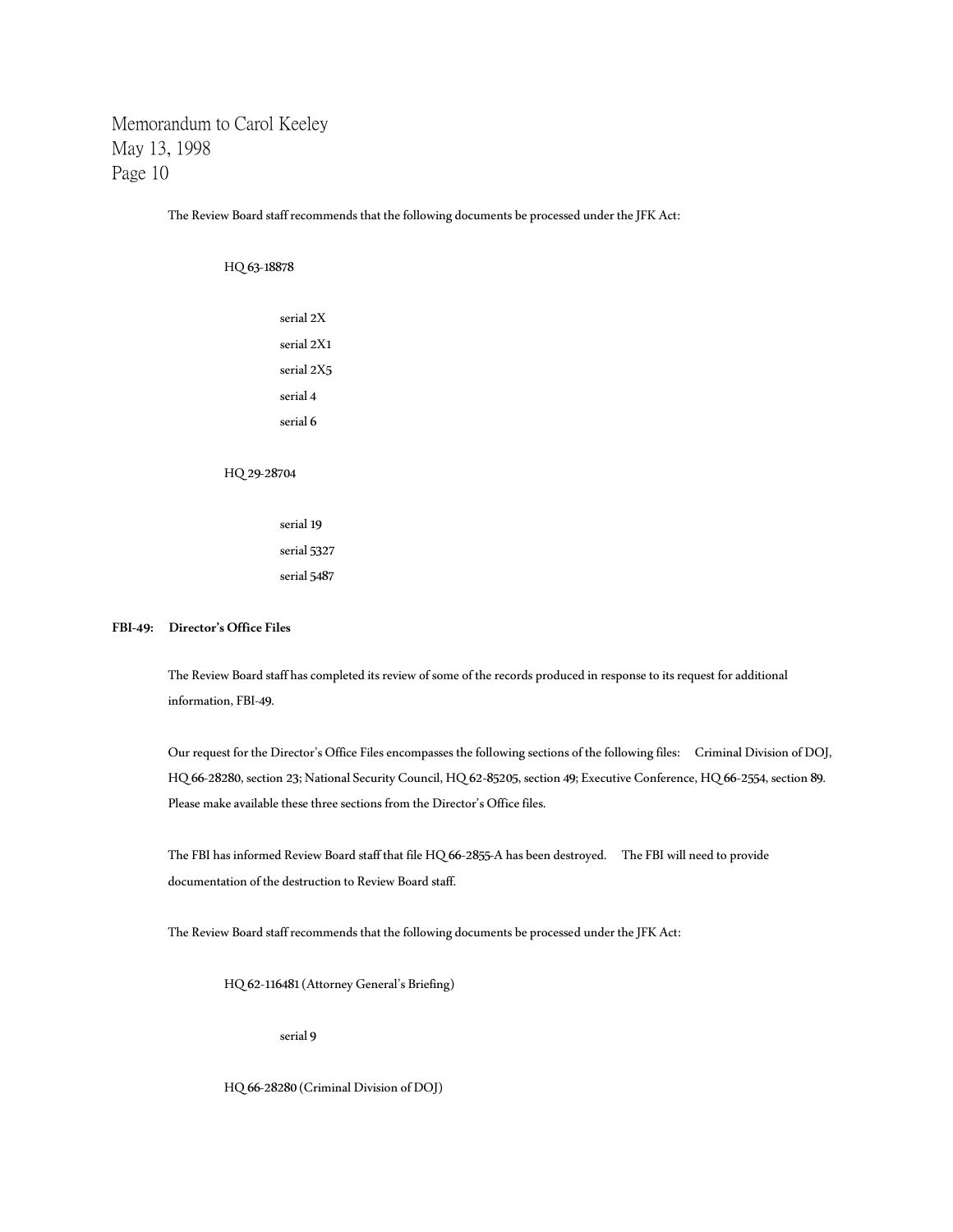> serial 458 1st NR after 634 1st NR after 646 2nd NR after 646 3rd NR after 646 3rd NR after 650 3rd NR after 657 1st NR after 658 2nd NR after 658 3rd NR after 658

HQ 62-85205 (National Security Council)

serial 1676 1st NR after 1680 1st NR after 1713

# **FBI-51: ONI Liaison Files**

The Review Board staff has completed its review of the records produced in response to its request for additional information, FBI-51.

The Review Board staff recommends that the following document be processed under the JFK Act:

HQ 62-33413, serial 4574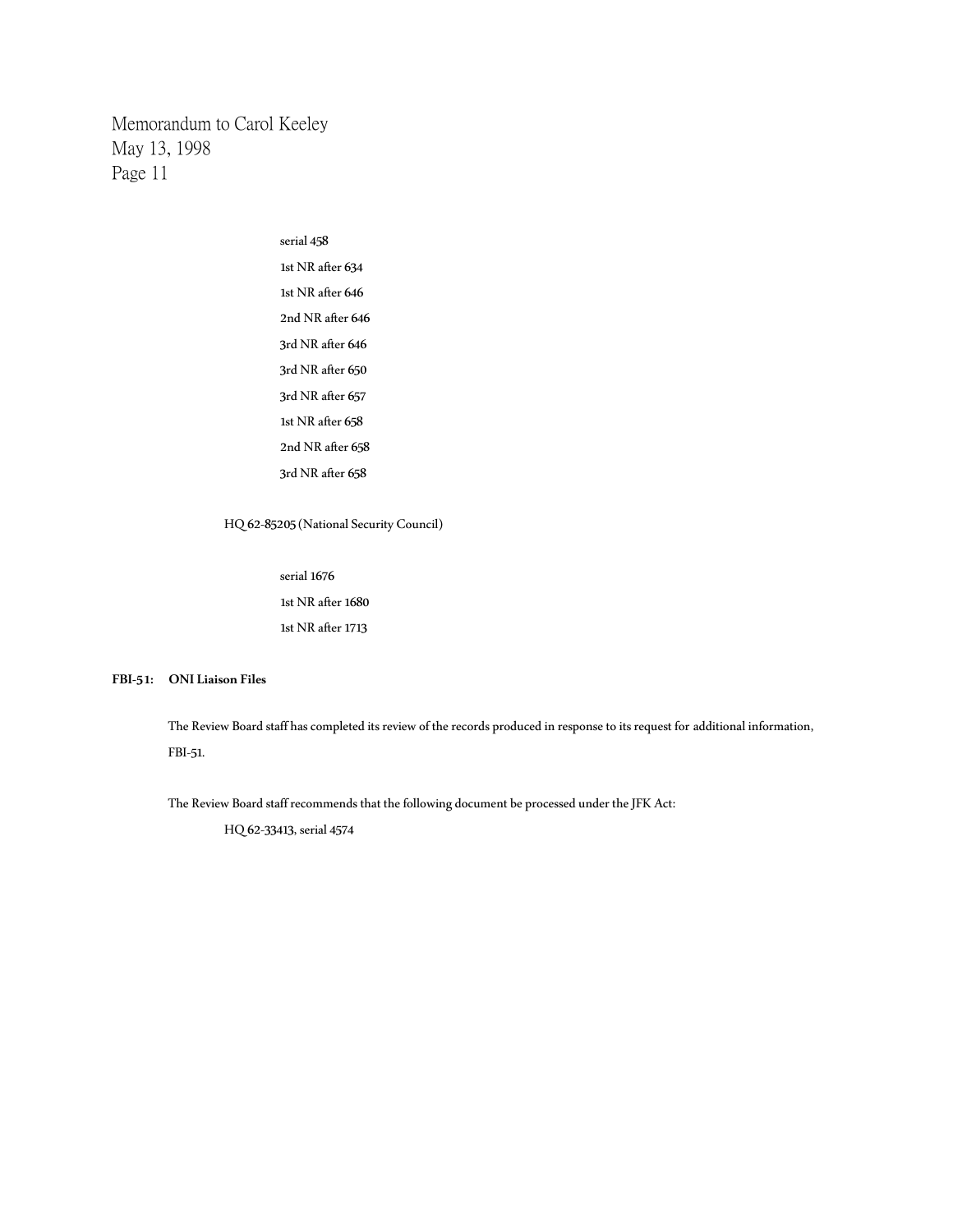## **FBI-1**: **Organizational Charts and Manuals**

The Review Board staff recommends that the following records should be processed under the JFK Act:

- (a) instructions on handling cases in the "105" and "100" classifications;
- (b) instructions on administration of the Security Index;
- (c) criteria for handling threats against the President and deciding what information should be passed to the Secret Service in connection with its protective function; and
- (d) handling informants (to the extent that the manual sections on informants that are already "in the pipeline" as having been provided to the HSCA are incomplete.)